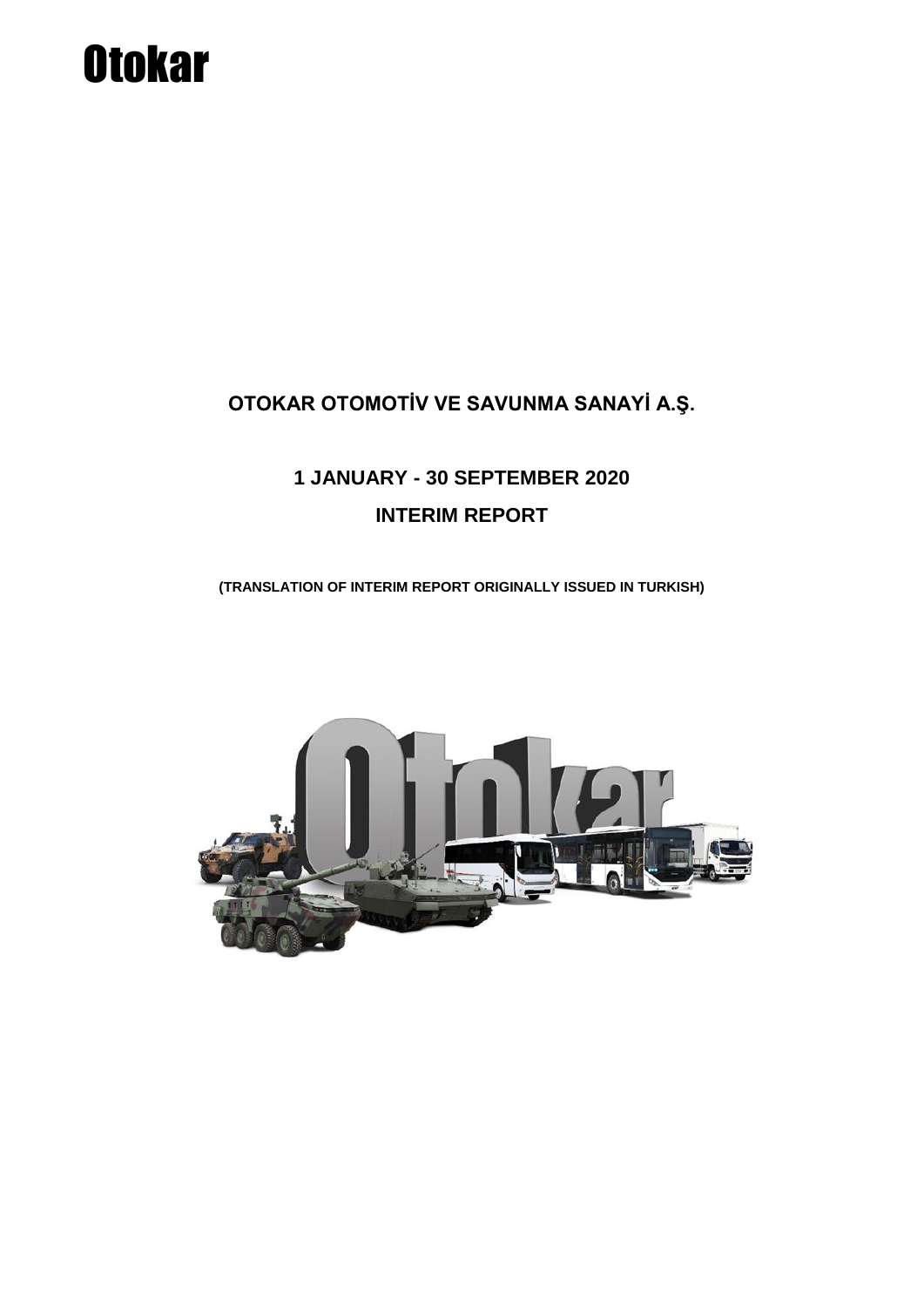#### **OTOKAR OTOMOTİV VE SAVUNMA SANAYİ A.Ş. 01.01.2020 - 30.09.2020 INTERIM PERIOD**

#### **INTERIM REPORT**

The consolidated financial statements of our Company reflecting the first nine months of 2020 activities and their results, prepared in accordance with the Turkish Financial Reporting Standards ("TFRS") introduced by the Public Oversight, Accounting and Auditing Standards Authority ("POA") of Turkey and their annexes and interpretations pursuant to the provisions of the Capital Markets Board ("CMB") Communiqué II-14.1 on the Principles of Financial Reporting in Capital Markets ("Communiqué"), are presented to our shareholders and the public.

The members of the Board of Directors appointed at the Ordinary General Assembly Meeting on 16.03.2020 and served the Board during the reporting period are shown below.

#### **BOARD OF DIRECTORS :**

| <b>Name &amp; Last name</b> | Title                         |
|-----------------------------|-------------------------------|
| Yıldırım Ali KOÇ            | Chairman                      |
| Levent CAKIROĞLU            | <b>Vice Chairman</b>          |
| Selin Ayla ÜNVER            | Member                        |
| İsmail Cenk ÇİMEN           | Member                        |
| Ahmet Serdar GÖRGÜC         | <b>Member-General Manager</b> |
| Ali İhsan İLKBAHAR          | <b>Independent Member</b>     |
| Ali İhsan KAMANLI           | <b>Independent Member</b>     |
| Kenan GÜVEN                 | <b>Independent Member</b>     |

Our Board of Directors started to serve on March 16, 2020 and would be serving until the Ordinary General Assembly Meeting in order to audit 2020 accounts.

Provisions on the Members of the Board of Directors are outlined in Articles 11, 12 and 13 of the Company's Articles of Association and the Turkish Commercial Code provisions.

Following are the committees established under the provisions of the Corporate Governance Communiqué of the Capital Markets Board of Turkey and the information on the board members involved in these committees:

| <b>Committee</b>                                    | <b>Chairman</b>    | <b>Member</b>            |
|-----------------------------------------------------|--------------------|--------------------------|
| <b>Audit Committee</b>                              | Ali İhsan İLKBAHAR | Ali İhsan KAMANLI        |
| <b>Risk Management Committee</b>                    | ' Kenan GÜVEN      | <b>Ismail Cenk CIMEN</b> |
| Corporate Governance Committee   Ali İhsan İLKBAHAR |                    | Levent CAKIROĞLU         |
|                                                     |                    | Hüseyin ODABAŞ           |

The working principles of the committees are available on the Company's website.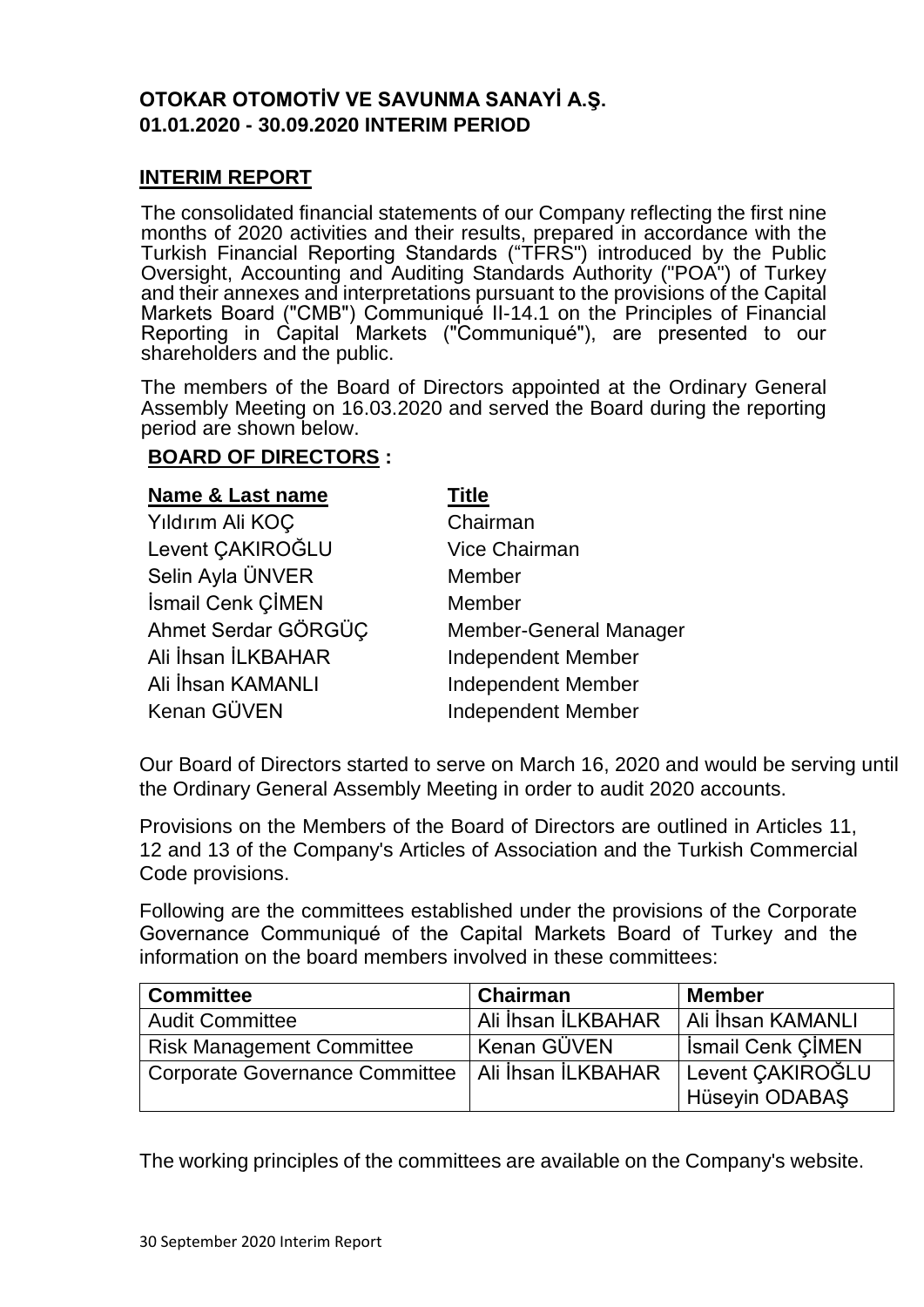#### **Partnership and Capital Structure**

As of September 30, 2020, our Company's registered capital ceiling is TL 100 million, and the issued capital is TL 24 million. Following is a list showing shareholders with more than 10% of the Company capital, their shares, and their ratio in our capital:

| <b>Shareholder Title</b> | <b>Share Amount (TL)</b> | <b>Share %</b> |
|--------------------------|--------------------------|----------------|
| Koç Holding A.Ş.         | 10.722.750               | 44,68          |
| Ünver Holding A.S.       | 5.954.944                | 24,81          |
| <b>Other</b>             | 7.322.306                | 30,51          |
| <b>Total</b>             | 24.000.000               | 100,00         |

The parent company Koç Holding A.Ş. is controlled by Koç Family and the companies owned by Koç Family. Shareholder, Ünver Holding A.Ş., is controlled by Ünver Family. The balance representing 30.51% of our capital consists of shares with a nominal value of TL 7.322.306, other shareholders and publicly held shares.

Information related to subsidiaries and participations of the Company subject to consolidation is as follows:

| <b>Subsidiaries</b>                            | Country                               | <b>Nature of operation</b> | Area of activity |
|------------------------------------------------|---------------------------------------|----------------------------|------------------|
| Otokar Europe SAS                              | France                                | Sales and Marketing        | Automotive       |
| <b>Otokar Land Systems</b><br>Limited          | <b>United Arab</b><br><b>Emirates</b> | Sales and Marketing        | Automotive       |
| Otokar Europe Filiala<br><b>Bucuresti SRL</b>  | Romania                               | Sales and Marketing        | Automotive       |
| <b>Otokar Central Asia</b><br>Limited          | Kazakhstan                            | Sales and Marketing        | Automotive       |
| <b>Participation</b>                           | <b>Country</b>                        | <b>Nature of operation</b> | Area of activity |
| Al Jasoor Heavy Vehicle<br><b>Industry LLC</b> | <b>United Arab</b><br><b>Emirates</b> | Sales and Marketing        | Automotive       |

Otokar Central Asia Limited is established in November 5, 2019 in Astana International Finance Center (AIFC) which is a region with special status that accepts the principles of British Law in Nur-Sultan, Kazakhstan, in order to organize export activities and increase export sales of Otokar A.Ş. in the region.

Also, the Company's participation Al Jasoor Heavy Vehicle Industry LLC (Al Jasoor) which owns 49% of Otokar Land Systems LLC was established on May 28, 2017 in the United Arab Emirates, for the purpose of automotive sales and marketing. Otokar Land Systems Limited is followed under the section "Investments accounted with equity method" in the financial statements.

#### **Amendments to the Articles of Association:**

No amendments were made on the Articles of Association during the Ordinary General Assembly which took place on March 16, 2020.

#### **Dividends Distributed in the Last Three Years and their Ratios:**

Otokar distributed cash dividends through its issued capital based on the following ratios:

30 September 2020 Interim Report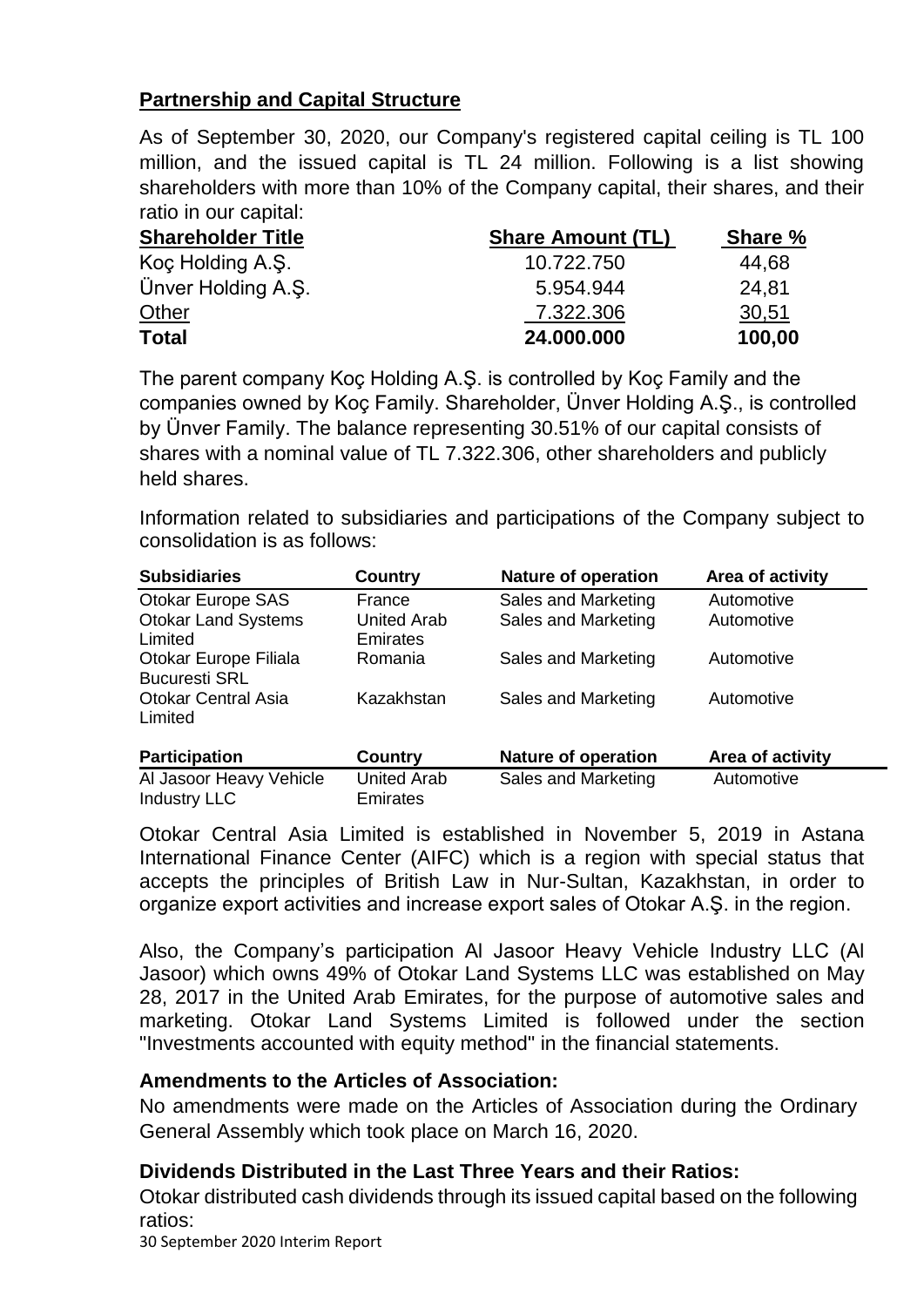| Period | <u>%</u> |
|--------|----------|
| 2017   | 291,67   |
| 2018   | 300,00   |
| 2019   | 833,33   |

The Company made cash payments regarding all the 2019 accounting period dividends to its shareholders on March 23, 2020.

Our shareholders can access the Company's corporate and financial data under the section "Investor Relations" on the website [www.otokar.com](http://www.otokar.com/)

#### **AUTOMOTIVE INDUSTRY AND OTOKAR**

Otokar operates in the automotive industry's commercial vehicles segment. Its product range consists of minibuses, midibuses and bus-like vehicles that are preferred for public transportation services and shuttle transportation for the commercial market. On the other hand, it comprises various types of tactical wheeled/tracked military vehicles, and their variants for the defense industry services. In addition, the Company manufactures light trucks under the brand of Atlas for the transportation and logistics industry.

#### **MARKET – SALES - PRODUCTION**

It is possible to summarize the industry-specific developments in the nine months of 2020 in line with the OSD (Automotive Manufacturers Association) data as follows:

 Total vehicle production recorded year on year decrease by 19% to 854.227 units in January-September 2020 period, while the automobile production decrease by 18% to 575.761 units. The transportation vehicle market increase by 76% with 508.239 units in the first nine months of 2020, while automobile market increase by 70% with 388.690 units compared to first nine months of 2019.

In the first nine months of 2020, vehicle segment-based production showed the following developments year on year;

- Light Commercial Vehicles Segment: 20% decrease in minibus 12% decrease in midi-bus 24% decrease in pickup
- Heavy Commercial Vehicles Segment;

 14% decrease in bus 7% decrease in large size truck 77% increase in minor size truck

 The imported light commercial vehicle sales recorded 52% year-on-year increase in the first nine months of 2020, while the domestic light commercial vehicle sales increased by 144%.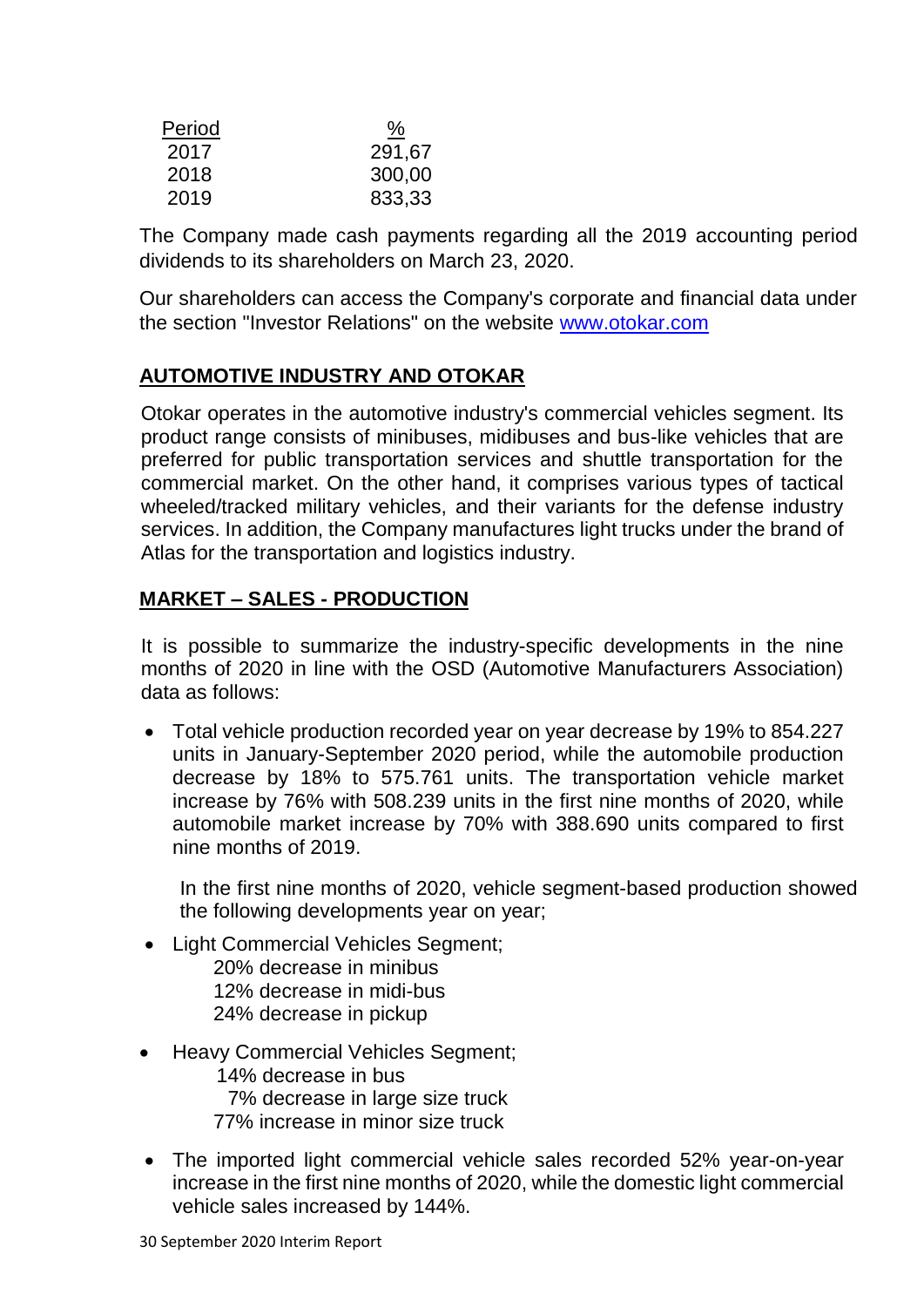The light commercial vehicle (minibus + pickup) imports had 37% market share in this period.

#### **PRODUCTION AND SALES**

Our Company's production and sales figures by product type are presented below in comparison to the figures of the previous year:

|                         | 2020 9M           |              | 2019 9M                  |       | <b>Change (Units)</b> |       | Change %                                                  |      |
|-------------------------|-------------------|--------------|--------------------------|-------|-----------------------|-------|-----------------------------------------------------------|------|
|                         | <b>Production</b> | <b>Sales</b> |                          |       |                       |       | <b>Production Sales Production Sales Production Sales</b> |      |
| <b>Small Bus</b>        | 634               | 678          | 534                      | 496   | 100                   | 182   | 19                                                        | 37   |
| <b>Bus</b>              | 372               | 344          | 601                      | 688   | (229)                 | (344) | (38)                                                      | (50) |
| <b>Armored Vehicles</b> | 109               | 90           | 137                      | 124   | (28)                  | (34)  | (20)                                                      | (27) |
| <b>Truck</b>            | 102               | 206          | $\overline{\phantom{a}}$ | 227   | 102                   | 21    | -                                                         | (9)  |
| <b>TOTAL</b>            | 1.217             | 1.318        | 1.272                    | 1.535 | (55)                  | (217) | (4)                                                       | (14) |

According to our consolidated financial statements prepared in line with the relevant legislation,

Our Company's first nine months of 2020 revenue decrease by 7% compared to same period of last year.

The distribution of our revenues in terms of domestic and international sales, and in comparison to the previous year, is as follows:

|                       | 2020                                            | 2019                                     |          |
|-----------------------|-------------------------------------------------|------------------------------------------|----------|
|                       | <u>(January-</u><br>September)<br>(Thousand TL) | (January-<br>September)<br>(Thousand TL) | Change % |
| <b>Domestic Sales</b> | 470.493                                         | 347.210                                  | 36       |
| <b>Export Sales</b>   | 1.278.906                                       | 1.530.133                                | (16)     |
| <b>TOTAL</b>          | 1.749.399                                       | 1.877.343                                |          |

Our export total sales amounted to USD 189.014 thousand in the nine months of 2020 (USD 267.573 thousand in the first nine months of 2019) accounting for 73% of the total turnover. (2019 9M: 82%)

In the first nine months of 2020, our capacity utilization was 12%. (2019 9M: 13%)

Due to reasons, originated from COVID-19 (Coronavirus) which affected the whole world, such as developments / slowdown in the sector in which the Company operates and in general economic activity, production activities has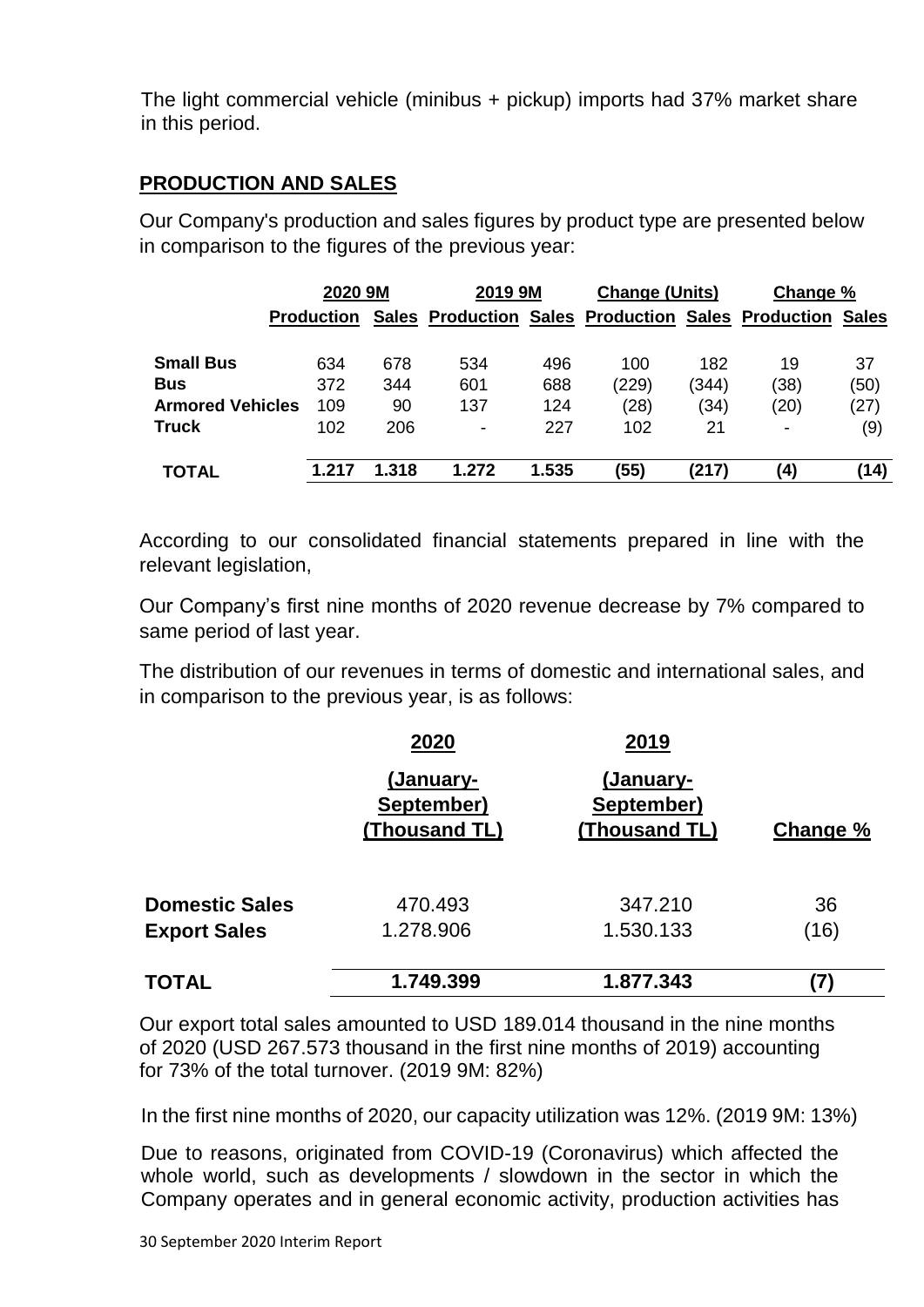interrupted between 25.03.2020 - 20.04.2020 for total of 22 working days until the disclosure of the interim report of the first nine months of 2020.

Otokar owes its growth to the products of its own design and intellectual property rights, developed through engineering and research development capabilities. Defining its strategies as growing in the defense industry, increasing the share of exports in its turnover expanding on the backdrop of new models, Otokar carries on activities to reach these targets.

#### **INVESTMENTS**

The "Otokar R&D Center" investments that started several years ago following a major decision to accelerate research and development with the aim of attaining the rapid growth targeted in vehicles with owned intellectual property rights continued in 2020.

Our company made a capital expenditure of approximately USD 23.7 million with capitalizing the R&D expenditures a as of the end of September 2020.

Our Company's application of Investment Incentive Certificate which covers the total investment of 398.169.189 TL foreseen to be made in the next 4 years within the scope of modernization investment has been approved by T.C. Ministry of Industry and Technology, General Directorate of Incentive Implementation and Foreign Capital. Thus, Investment Incentive Document No. 512845 was issued on our behalf.

#### **ADMINISTRATIVE ACTIVITIES**

The names and positions of the Senior Executives of our Company in 2020 are listed below:

| Name & Last name    | <b>Title</b>                                                       |            |                                                        |
|---------------------|--------------------------------------------------------------------|------------|--------------------------------------------------------|
| Ahmet Serdar GÖRGÜÇ | <b>General Manager</b>                                             |            |                                                        |
| Hüseyin ODABAŞ      | <b>Assistant General Manager-Finance</b>                           |            |                                                        |
| Uğur Sedef VEHBİ    | Assistant General Manager-Military Vehicles Marketing<br>and Sales |            |                                                        |
| Hasan Basri AKGÜL   |                                                                    |            | Assistant General Manager-Domestic Sales and Marketing |
| End of the period   | 30.09.2020                                                         | 31.12.2019 |                                                        |
| Office Employee     | 703                                                                | 676        |                                                        |
| Field Employee      | 1.528                                                              | 1.281      |                                                        |
| <b>Toplam</b>       | 2.231                                                              | 1.957      |                                                        |

No disputes and workers' movements were observed during the period.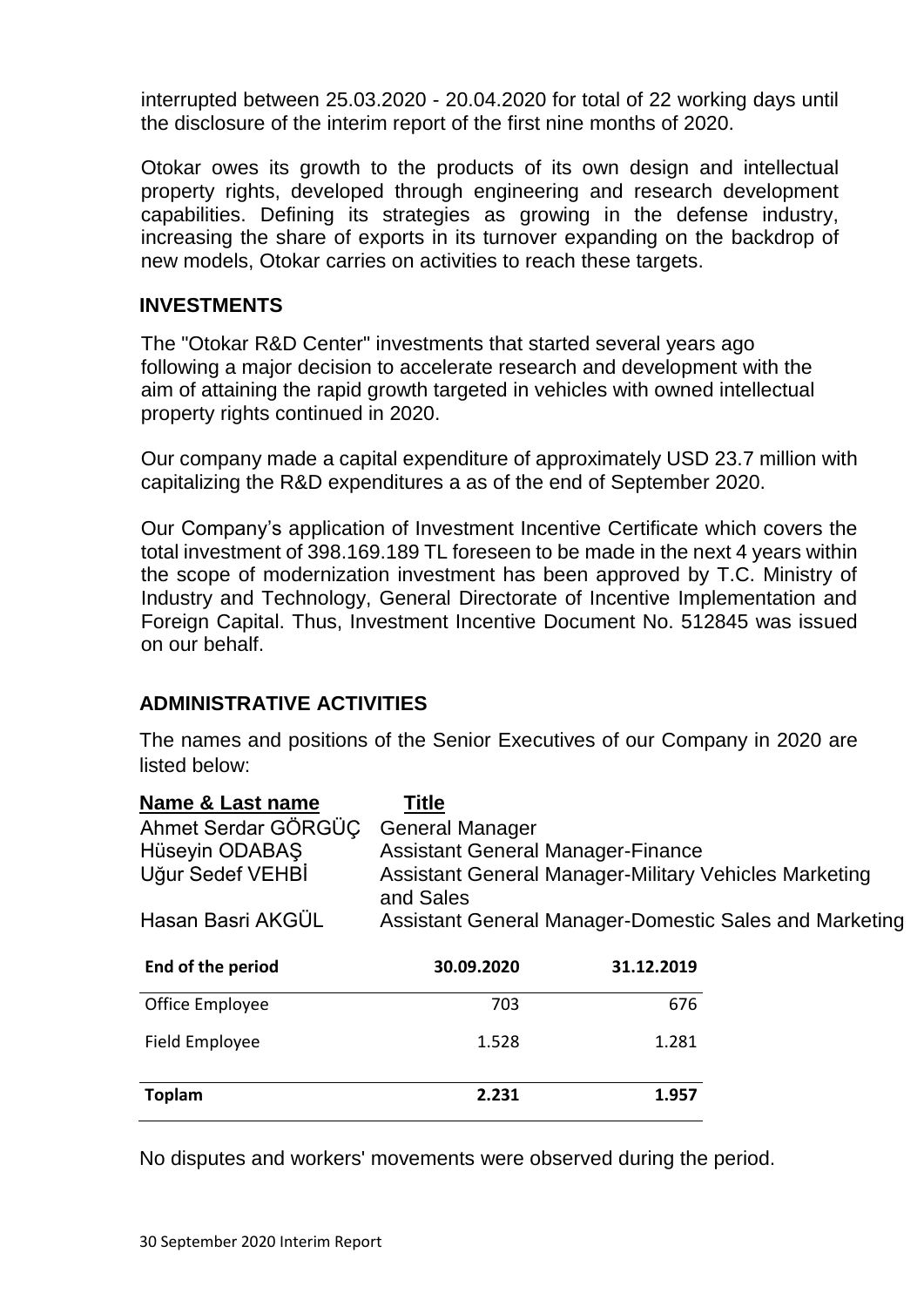Our Company is subject to the Collective Labor Agreement signed between the Turkish Metal Workers Union and MESS (Turkish Employers' Association of Metal Industries) on January 29, 2020, and which came into force as of September 1, 2019.

Our Company has agreed to comply with the Principles of Corporate Governance issued by the Capital Markets Board, and to undertake the necessary amendments in line with changing conditions. Otokar has been rated by SAHA Kurumsal Yönetim ve Kredi Derecelendirme Hizmetleri A.Ş. in accordance with CMB's (Capital Markets Board) Communiqué on "The Principles Regarding Rating Activity in Capital Markets and Rating Agencies", and pertaining to rating the compliance of corporations listed on the BIST (previously the ISE - Istanbul Stock Exchange), with the Principles of Corporate Governance. The "Corporate Governance Rating Report" can be found at [www.otokar.com](http://www.otokar.com/)

Our Company's Corporate Governance Rating rose from 94.02 (9.40) in 2019 to 94.67 (9.47) in 2020.

Otokar has been included in the BIST Sustainability Index for the fifth time in a row with its efforts aiming to create long-term value by combining economic, environmental and social factors with corporate governance principles.

2019 Otokar Sustainability Report is available on the corporate website [www.otokar.com](http://www.otokar.com/)

#### **FINANCIAL RESULTS**

Our Company presents to the public its 2020 first nine months consolidated financial statements, which have been prepared in accordance with the Turkish Financial Reporting Standards (TFRS) that were implemented by the Public Oversight Accounting and Auditing Standards Authority (POA) pursuant to Capital Markets Board's (CMB) "Communiqué on the Principles of Financial Reporting in Capital Markets", numbered II-14.1. Appendices and comments related to these standards were also considered in preparing consolidated condensed financial statements.

The financial tables, notes, and ratios showing the results of our activities in the first nine months of 2020 are also presented for your information.

The consolidated revenues of our company as of September 30, 2020 totaled TL 1.749.399 thousand while gross profit totaled TL 684.538 thousand.

Pursuant to CMB regulations and according to consolidated financial statements prepared in accordance with Turkish Financial Reporting Standards, the Company has posted a profit of TL 332.282 thousand before tax, and a net profit of TL 320.039 thousand in the first nine months of 2020.